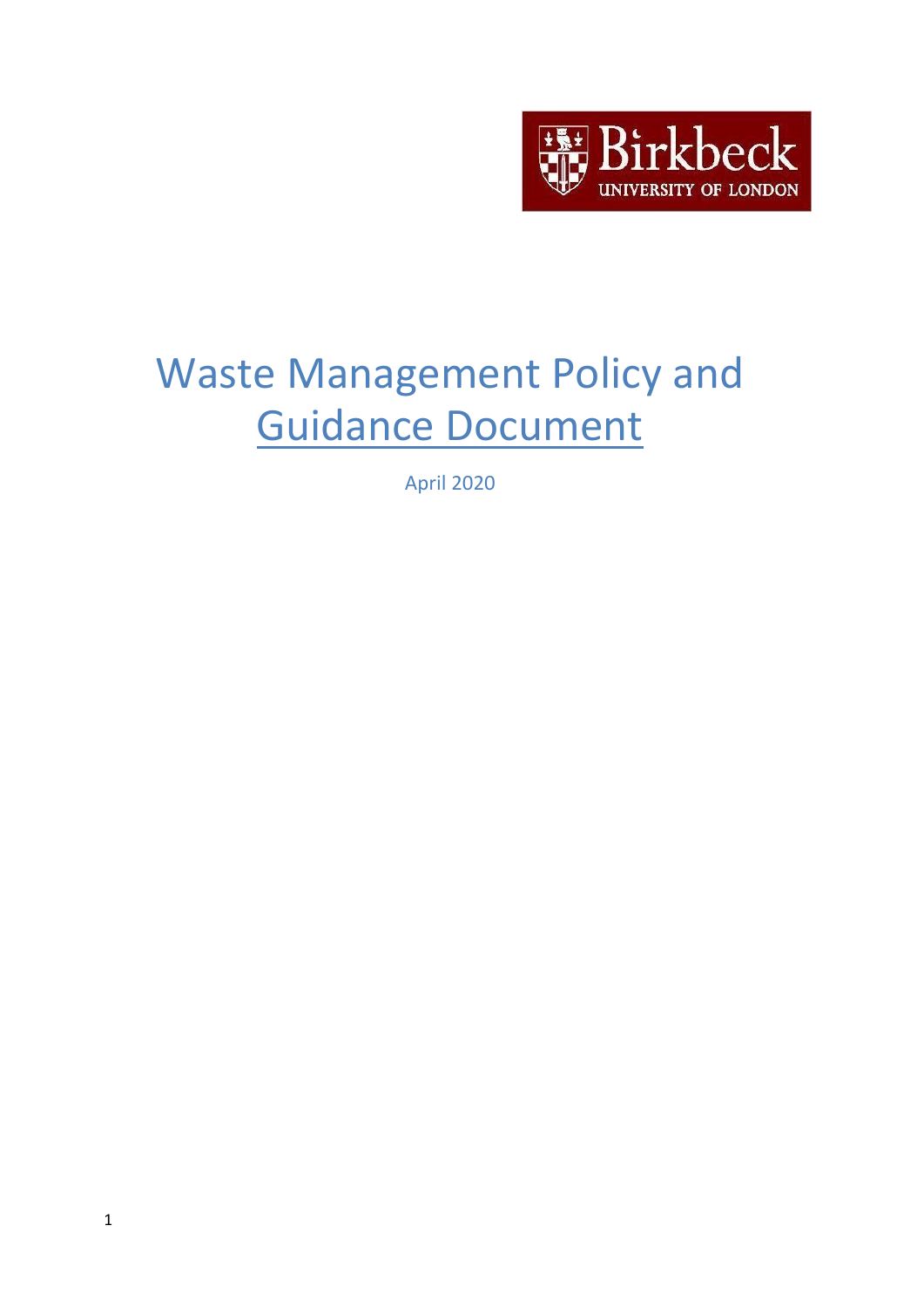# **Table of Contents**

| 1.                                                                                     |
|----------------------------------------------------------------------------------------|
| 3.                                                                                     |
| 4.                                                                                     |
| 5.                                                                                     |
| 6.                                                                                     |
|                                                                                        |
|                                                                                        |
|                                                                                        |
|                                                                                        |
|                                                                                        |
| 6.2.4 Senior Staff Committee and Departmental Heads (both Professional and Academic) 5 |
|                                                                                        |
|                                                                                        |
|                                                                                        |
|                                                                                        |
|                                                                                        |
|                                                                                        |
|                                                                                        |
| 6.4                                                                                    |
| 6.5                                                                                    |
|                                                                                        |
|                                                                                        |
| 7                                                                                      |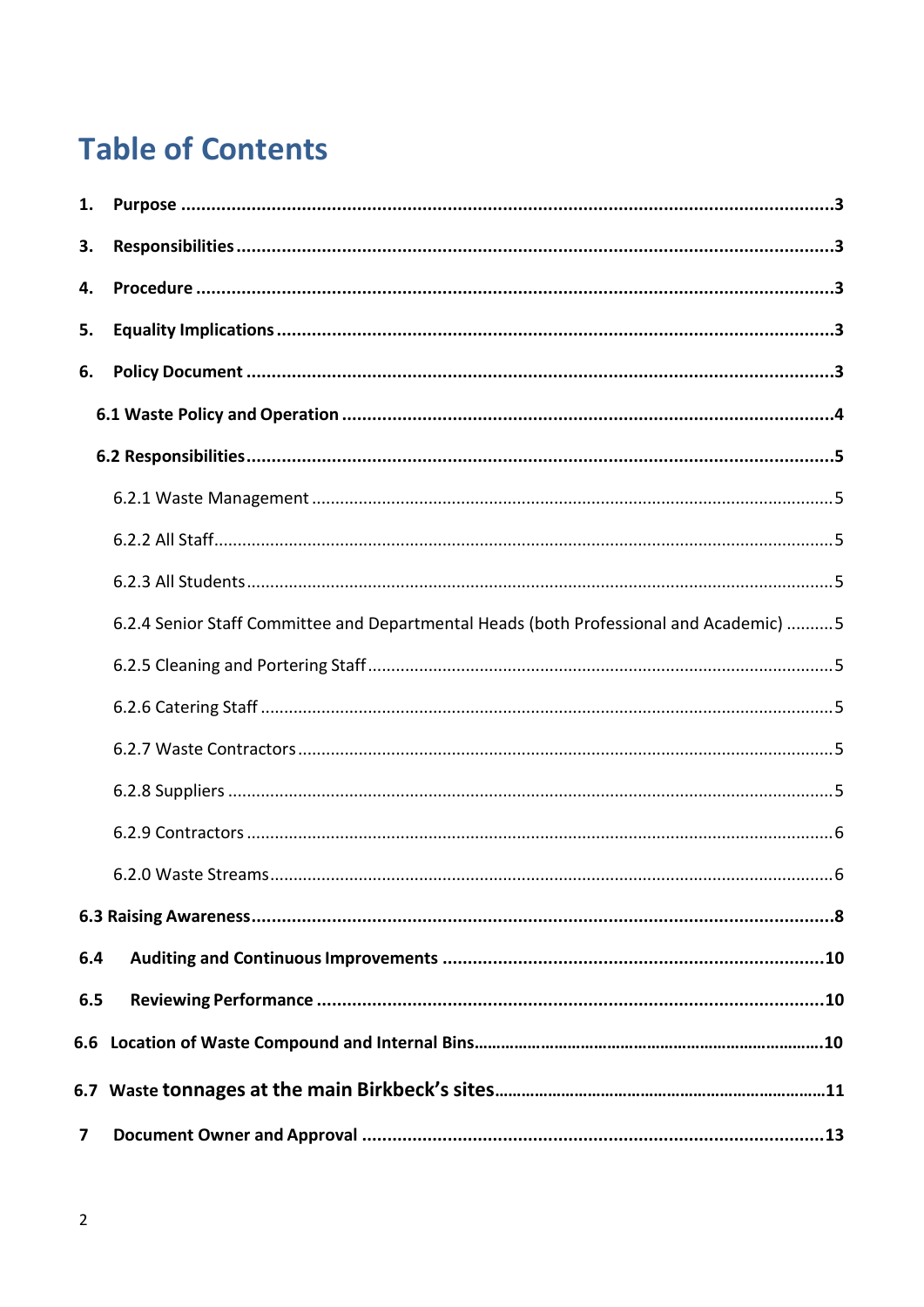# <span id="page-2-0"></span>**Purpose**

**The purpose of this document is to set out Birkbeck's approach to waste management.**

# **1. Scope**

This policy and supporting guidance outlines how Birkbeck manages all waste streams arising from all its business activities in addition to highlighting opportunities for increasing re-use and recycling.

# <span id="page-2-1"></span>**2. Responsibilities**

This policy is the overall responsibility of the Estates and Facilities Department. Day-to- day responsibility for implementation of the policy is delegated to the Support Services Officer who is supported by the Bloomsbury Sustainability Manager.

# <span id="page-2-2"></span>**3. Procedure**

This policy will be reviewed and updated at least once every two years normally in the summer term by the Support Services Officer in collaboration with the Bloomsbury Sustainability Manager and the Facilities Manager. The review and updates made will reflect changes in legislation and/or industry best practice guidance.

Following agreement on updates, a revised version of the policy will be put to Birkbeck's Estates Committee for formal approval.

# <span id="page-2-3"></span>**4. Equality Implications**

There are no known impacts on equality in relation to protected characteristic groups i.e. age, ethnicity, sex, disability, sexual orientation, religion, belief or non-belief, pregnancy or maternity, civil partnerships or marriage or gender identity for both staff and students in respect to this policy.

# <span id="page-2-4"></span>**5. Policy Document**

- At Birkbeck we are conscious of the impact our activities have on the environment and we take steps to minimize this impact. The Environmental policy endorsed by the Bloomsbury Colleges (of which we are a member) commits the partners to "*Minimize the impact and use of natural resources…reusing materials, recycling and reducing waste to landfill*".
- Therefore, raising awareness of waste issues, assigning responsibilities, improving waste and recycling infrastructures and adherence to all related legislation, will ensure continual progress is made towards reducing waste, diverting waste from landfill and increasing recycling capture.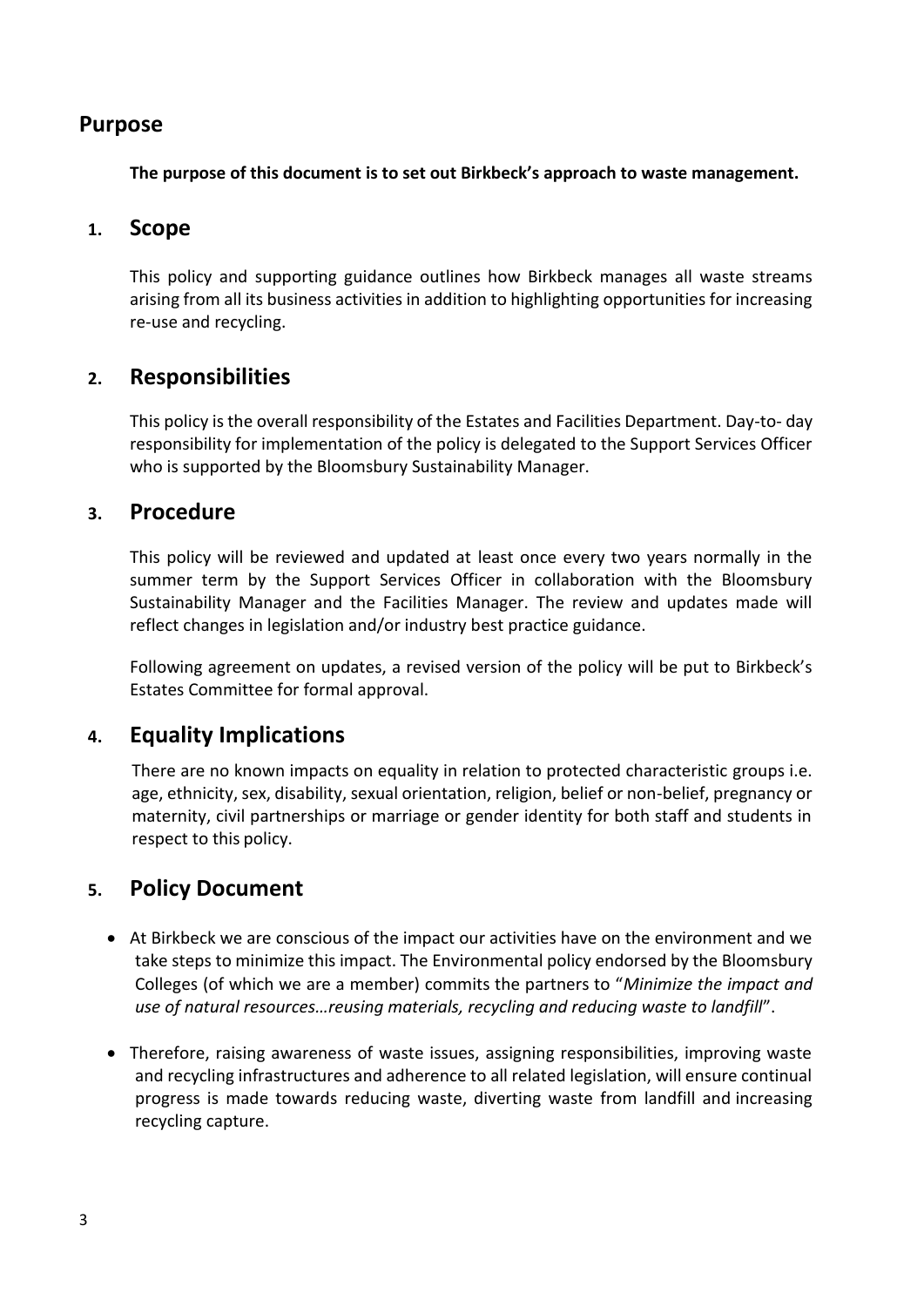This policy provides a guide to Birkbeck's current waste management structure and associated responsibilities, as well as highlighting opportunities for increasing participation and performance relating to waste and recycling.

# <span id="page-3-0"></span>**6.1 Waste Policy and Operation**

Birkbeck will:

- Meet or exceed all waste related legislation and requirements;
- Implement waste strategies based on the waste hierarchy:
	- **Reduce** waste production Before you buy, consider whether the item is being offered for reuse by another department. If not, then make sure that waste from the item purchased can be effectively reused or recycled. Where possible make attempts to repair items before going on to purchase new. Get suppliers to take back unwanted packaging when delivery is made as part of order form by procurement;
	- **Reuse** items Explore opportunities to reuse items before disposing as waste. Examples are furniture, books and IT equipment;
	- **Recycle** as much as possible Most materials can now be recycled. Purchase products that can be recycled and where possible are made from recycled materials. Table 1 below details materials that can be recycled at Birkbeck;
	- **Recover** useful materials from waste, Energy from Waste for example metal can be separated and taken to scrap yards and food waste can be collected and turned into compost or for anaerobic digestion;
	- **Disposal**  Disposal to landfill is the last resort for items that cannot be dealt with by any of the above options;
- Ensure that all staff as producers of waste become responsible for managing their own domestic waste stream, sorting out their recycling and reducing waste to landfill;
- Ensure contractors and suppliers are aware and supportive of the Birkbeck's waste policies. This includes contractors adhering to relevant legislation relating to waste from construction and refurbishment works as required.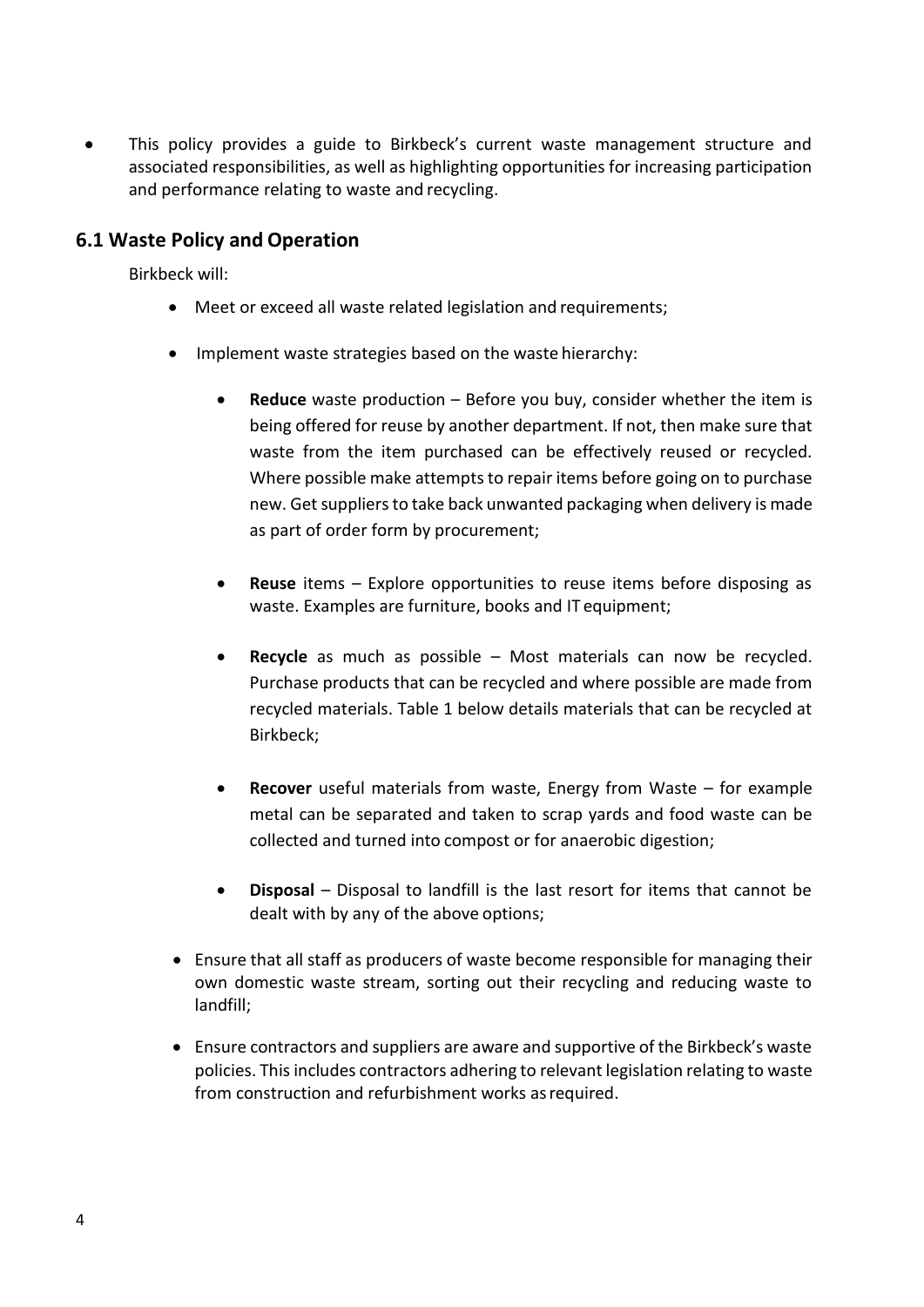# <span id="page-4-0"></span>**6.2 Responsibilities**

#### <span id="page-4-1"></span>**6.2.1 Waste Management**

Responsibility for waste production and consequently waste management has to be shared by every member of Birkbeck staff, students and partners. Below is a list of key stakeholders and their role in waste management:

#### <span id="page-4-2"></span>**6.2.2 All Staff**

All staff are required to support Birkbeck's waste policies by: minimizing waste production, reusing items and recycling as much waste as possible. Table 1 outlines a breakdown of the institution's waste streams.

#### <span id="page-4-3"></span>**6.2.3 All Students**

Birkbeck students are required to support and abide by the School's waste policies – reducing waste, reusing and recycling as much as possible. Students are also expected to be tidy and considerate when on Birkbeck property.

#### <span id="page-4-4"></span>**6.2.4 Senior Staff Committee and Departmental Heads (both Professional and Academic Staff)**

Estates Committee and Departmental Heads can help by encouraging their staff to comply with this policy. Managers can be asked to cascade feedback regarding recycling performance to staff and initiate improvements as required.

#### <span id="page-4-5"></span>**6.2.5 Cleaning and Portering Staff**

Cleaning and Portering staff are responsible for emptying the designated waste receptacles and for the appropriate storage of the different waste streams prior to collection by the appropriate waste contractor. Also, they are required to assist with improvements to waste management operations and waste audit exercises.

#### <span id="page-4-6"></span>**6.2.6 Catering Staff**

Catering Staff are expected to be mindful of waste produced as a result of their operations, services and procurement decisions. As with other staff, Catering staff will be required to abide by the School's waste policies and apply the waste hierarchy through the decision making process of their service provisions.

#### <span id="page-4-7"></span>**6.2.7 Waste Contractors**

Birkbeck's preferred waste contractor will assist in the continual improvement of the institution's waste management operations and performance as much as possible and fulfill the performance related aspects of their contract. Veolia provides a waste management service for Birkbeck. As such all domestic municipal waste gets diverted for reuse, recycling or recovery – Veolia operates an energy from waste plant where waste which would have been destined for landfill is converted into energy.

#### <span id="page-4-8"></span>**6.2.8 Suppliers**

Suppliers are required to support the Birkbeck's waste policies by ensuring product packaging is reduced. Suppliers will also be prepared to 'take back' excess packaging.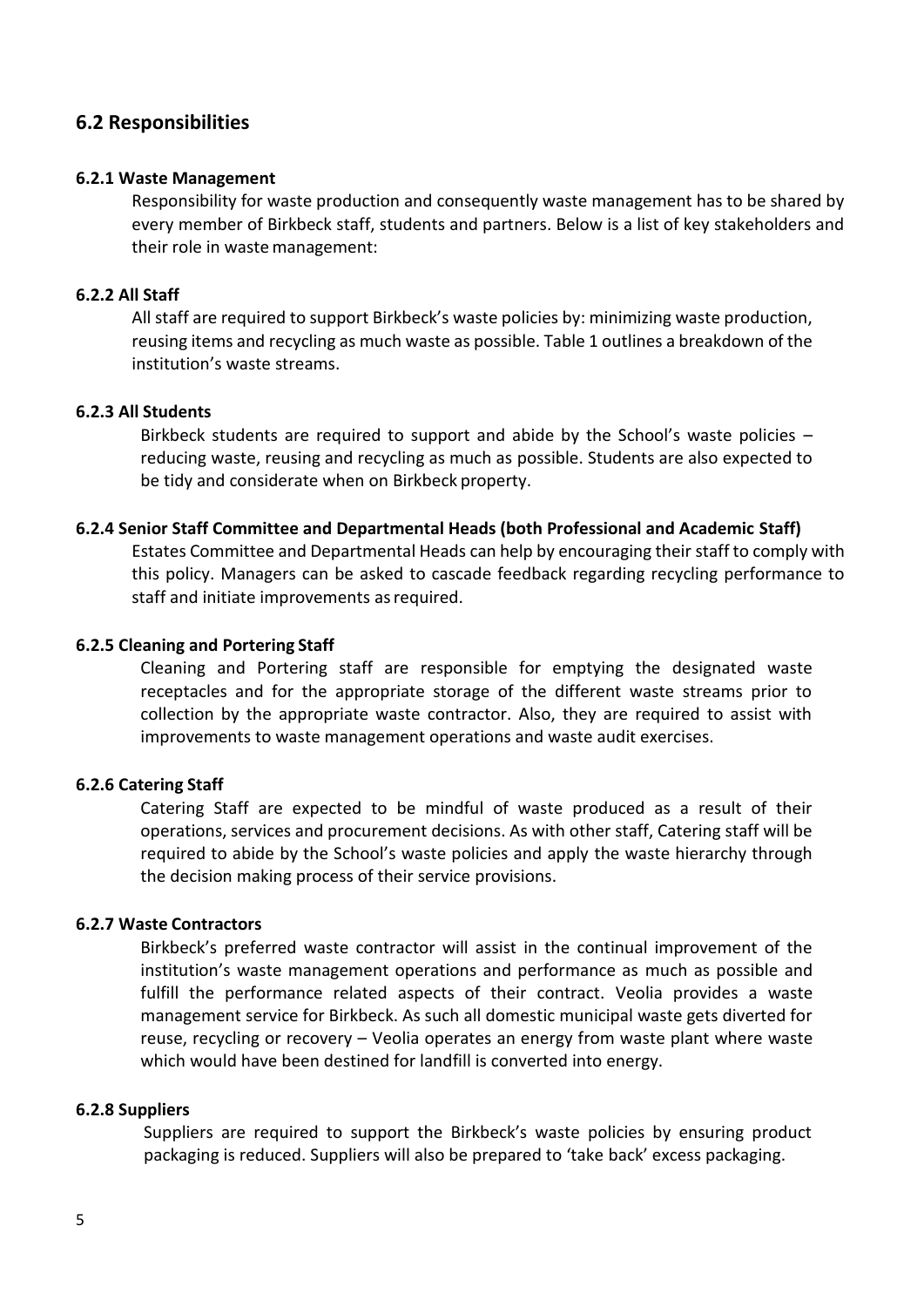#### <span id="page-5-0"></span>**6.2.9 Contractors**

Maintenance and Project contractors and those engaged in refurbishment works are responsible for the waste produced as a result of the work carried out on Birkbeck sites. Contractors are expected to collect this waste separately and securely. Contractors will make their own arrangements to dispose of this waste responsibly.

#### <span id="page-5-1"></span>**6.2.0 Waste Streams**

General waste produced by Birkbeck goes to Energy from London - Integrated Waste Management Facility. Table 1 lists the different kinds of waste produced at Birkbeck. It also shows the types of waste that are currently being recycled. All listed waste streams should be disposed of appropriately in line with relevant legislation.

| Waste<br><b>Stream</b>              | <b>Content</b>                                                                      | Point of<br><b>Production</b> | <b>Responsibility</b> | Waste<br><b>Contractor</b>                                  | <b>Frequency of</b><br><b>Collection</b>                 |
|-------------------------------------|-------------------------------------------------------------------------------------|-------------------------------|-----------------------|-------------------------------------------------------------|----------------------------------------------------------|
| General<br>Waste                    | Domestic, non-<br>recyclable waste                                                  | Across the<br>College         | Cleaners              | Veolia<br>Waste<br><b>Contractors</b>                       | Monday $-$<br>Saturday (6<br>days per<br>week)           |
| Food<br>Waste                       | Tea bags, banana<br>peels, coffee<br>grounds, leftover<br>food without<br>packaging | Across the<br>College         | Cleaners              | <b>Veolia</b><br>Waste<br><b>Contractors</b>                | Monday,<br>Wednesday,<br>Friday (3<br>times per<br>week) |
| <b>Glass</b><br>recycling           | Glass bottles,<br>jars, laboratory<br>consumables                                   | Across the<br>College         | Cleaners              | Waste<br>Contractor<br><b>Veolia</b>                        | Tuesday and<br>Thursday (2<br>days per<br>week)          |
| <b>Recycling</b>                    | Tins, cans,<br>plastic bottles,<br>paper and<br>cardboard                           | Across the<br>College         | <b>Cleaners</b>       | Veolia<br>Waste<br><b>Contractors</b>                       | Monday $-$<br>Saturday (6<br>days per<br>week)           |
| <b>Confidential</b><br><b>Waste</b> | Mostly paper<br>based                                                               | Across the<br>College         | Departments           | <b>Veolia</b><br>Waste<br><b>Contractors</b>                | As required                                              |
| <b>Furniture</b>                    | Tables, chairs<br>etc.                                                              | Across the<br>College         | Porters               | <b>Veolia Waste</b><br><b>Contractors</b><br>(Skip service) | As Required                                              |

#### **Table 1: Breakdown of the Birkbeck's Waste Streams**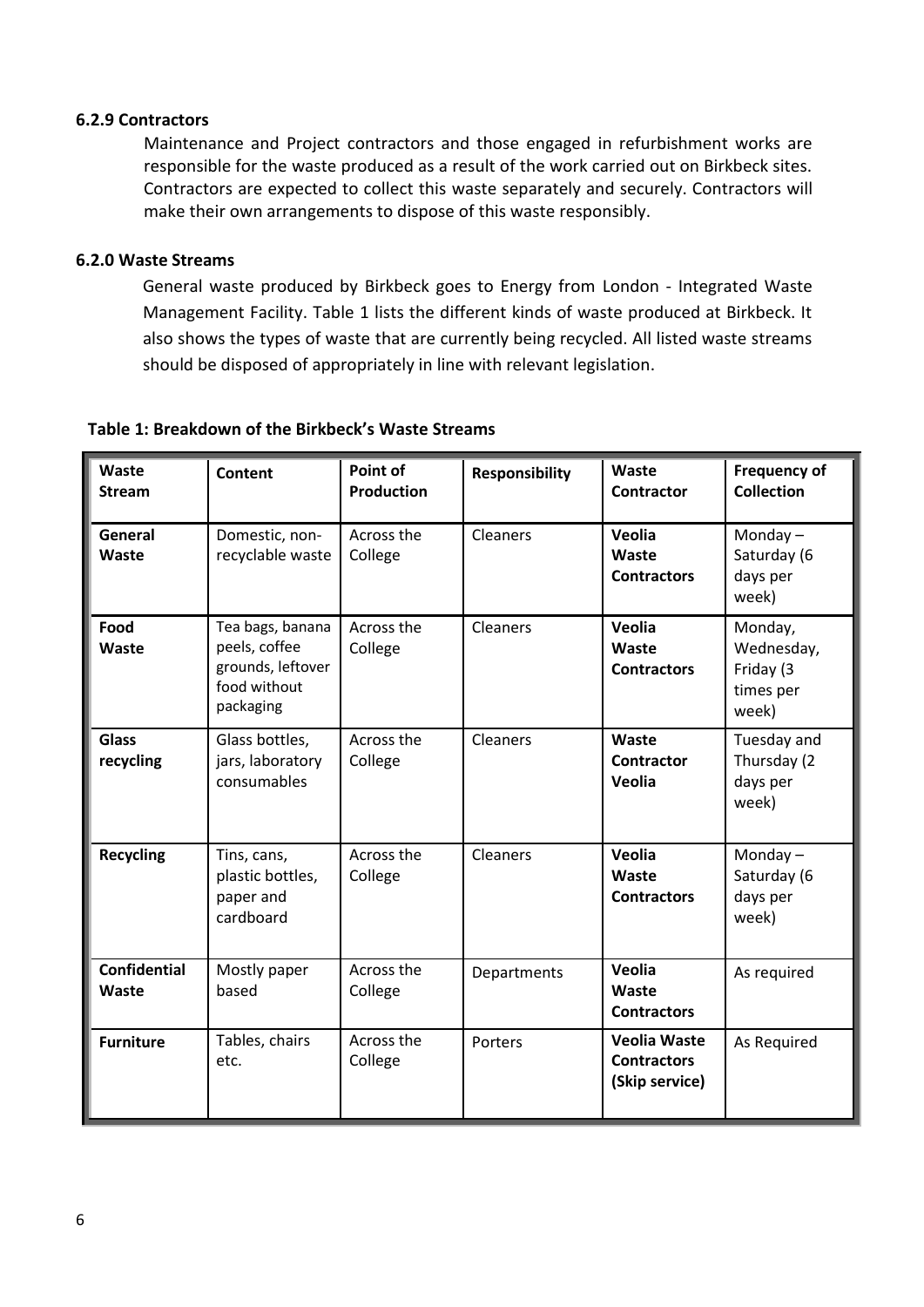| <b>WEEE</b>                                   | All electrical items<br>including white<br>goods                        | Across the<br>College                      | Respective<br>Departments                                                                  | <b>Veolia Waste</b><br><b>Contractors</b>      | As Required |
|-----------------------------------------------|-------------------------------------------------------------------------|--------------------------------------------|--------------------------------------------------------------------------------------------|------------------------------------------------|-------------|
| <b>WEEE: IT</b><br>Goods1                     | Computers,<br>printers, mobile<br>phones and other<br>IT equipment      | Across the<br>College                      | <b>ITS</b><br>Department                                                                   | Computer<br><b>Disposals</b><br><b>Limited</b> | As Required |
| Hazardous /<br><b>Special</b><br><b>Waste</b> | Fluorescent<br>tubes and bulbs                                          | Across the<br>College                      | Maintenance /<br><b>Facilities team</b>                                                    | Veolia<br>Waste<br><b>Contractor</b>           | As Required |
|                                               | Toner<br>cartridges                                                     | Across the<br>College                      | Departments                                                                                | <b>Office Green</b>                            | As required |
| <b>Clinical</b><br>Waste <sub>2</sub>         | Lab waste                                                               | Across the<br>College                      | Lab<br><b>Technicians</b>                                                                  | <b>Veolia Waste</b><br>Contractor              | As Required |
| <b>Hygiene</b><br>Waste                       | Feminine Hygiene,<br>body fluids                                        | Toilets, First<br>Aid points               | Cleaners                                                                                   | <b>Initial</b><br>Washroom<br><b>Hygiene</b>   | Weekly      |
| <b>Construction</b><br><b>Waste (Skips)</b>   | Construction and<br>refurbishment<br>waste                              | Construction<br>and<br>renovation<br>sites | Estates and/or<br>Externally<br>Appointed<br>Project<br>Manager                            | Project<br>Contractor                          | As required |
| <b>Batteries</b>                              | <b>Batteries from</b><br>small appliances<br>and lead acid<br>batteries | Across the<br>College                      | Collection from<br>various<br>location by<br>cleaners; held<br>centrally by<br>maintenance | Veolia<br>waste<br>contractor                  | As required |
| <b>Cooking oil</b>                            | All kitchen and<br>food waste                                           | Refectory<br>and other<br>locations        | <b>Catering Staff</b>                                                                      | Veolia<br>Waste<br>contractor                  | n/a         |

1 IT that needs to be removed as part of rolling and replacement programmes (usually after 5 years of use) is still fit for purpose is provided to the departments of Biological and Psychological Sciences. Regarding WEEE IT, this is safely stored by the IT department until it is removed by CDL (Computer Disposals Ltd). An Asset Register and destruction certificate for all IT collected is then provided to the IT Manager and for items that have value the IT department can claim money back.

2 Birkbeck has a number of labs that produce hazardous waste,including:

- Chemical, general lab, and microbiological/clinical waste which is stored in secure containers in the labs and is collected weekly at source by designated contractor,
- GM (genetically modified) waste, glassware, sharps, N and NH solvents, oil secured safely in designated containers and electrical equipment which are collected quarterly by designatedcontractor.
- Hazardous/clinical waste is collected separately from general waste to avoid general wastecontamination.
- No hazardous solvents are discarded through foulsewers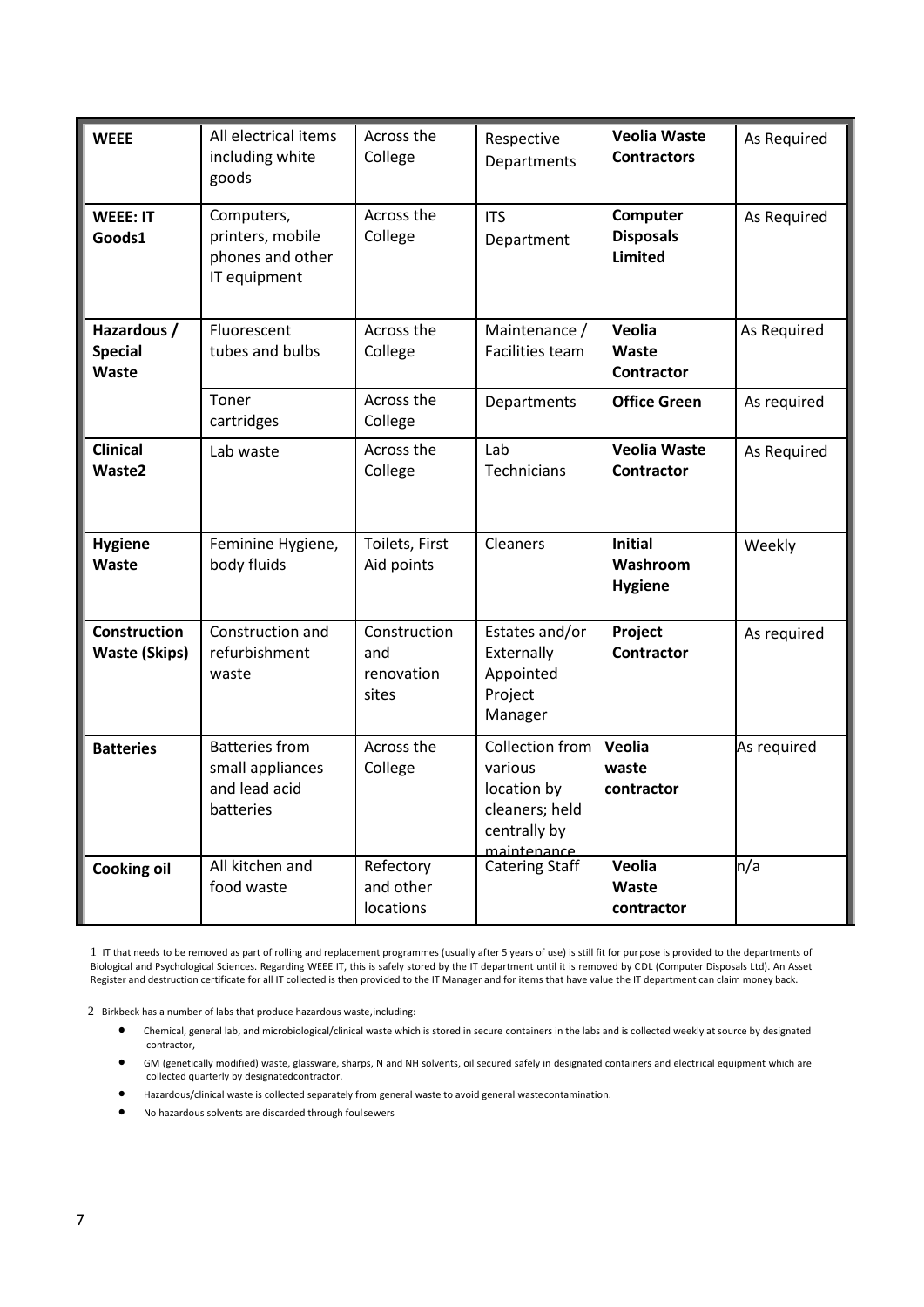## <span id="page-7-0"></span>**6.3 Raising Awareness**

- Awareness raising and promotional campaigns are key actions to ensuring waste is reduced at source and waste produced is dealt with in a sustainable and legal manner. This involves educating key staff and other members of Birkbeck community. Effective mobilization and engagement will result in minimization of our waste arising whilst increasing our recycling rates. The *Greenthing<sup>3</sup>*brand is used as a promotional tool to help increase participation and engagement with School's waste and overall environmental policies.
- Effective communication and outreach campaigns will greatly contribute to the improvement of the waste management system and provide a platform for promoting other objectives within the environmental policy. Table 2 provides a breakdown of promotional/communication avenues for the different stakeholder groups within the School.

| <b>Education and Promotion</b> |                                |                                                          |                                                                |                                                                                                                                                                    |  |
|--------------------------------|--------------------------------|----------------------------------------------------------|----------------------------------------------------------------|--------------------------------------------------------------------------------------------------------------------------------------------------------------------|--|
| <b>Target Group</b>            | <b>Avenue</b>                  | <b>Engagement</b>                                        | <b>Responsibility</b>                                          | <b>Notes</b>                                                                                                                                                       |  |
| <b>New Students</b>            | Students'<br>Induction<br>week | Presentation /<br>Video, Talk and<br>Information<br>Pack | Birkbeck's<br>administrators and<br><b>Sustainability Team</b> | To convey what is<br>expected of new<br>students as part of their<br>responsibility to<br>Birkbeck's environment<br>and as a part of their<br>learning experience. |  |

#### **Table 2. Avenues for promotional campaigns.**

3 The Greenthing is the Bloomsbury Colleges sustainability brand. It is the face of environmental activities across the colleges to help with awareness raising and improving engagement with sustainability issues**.**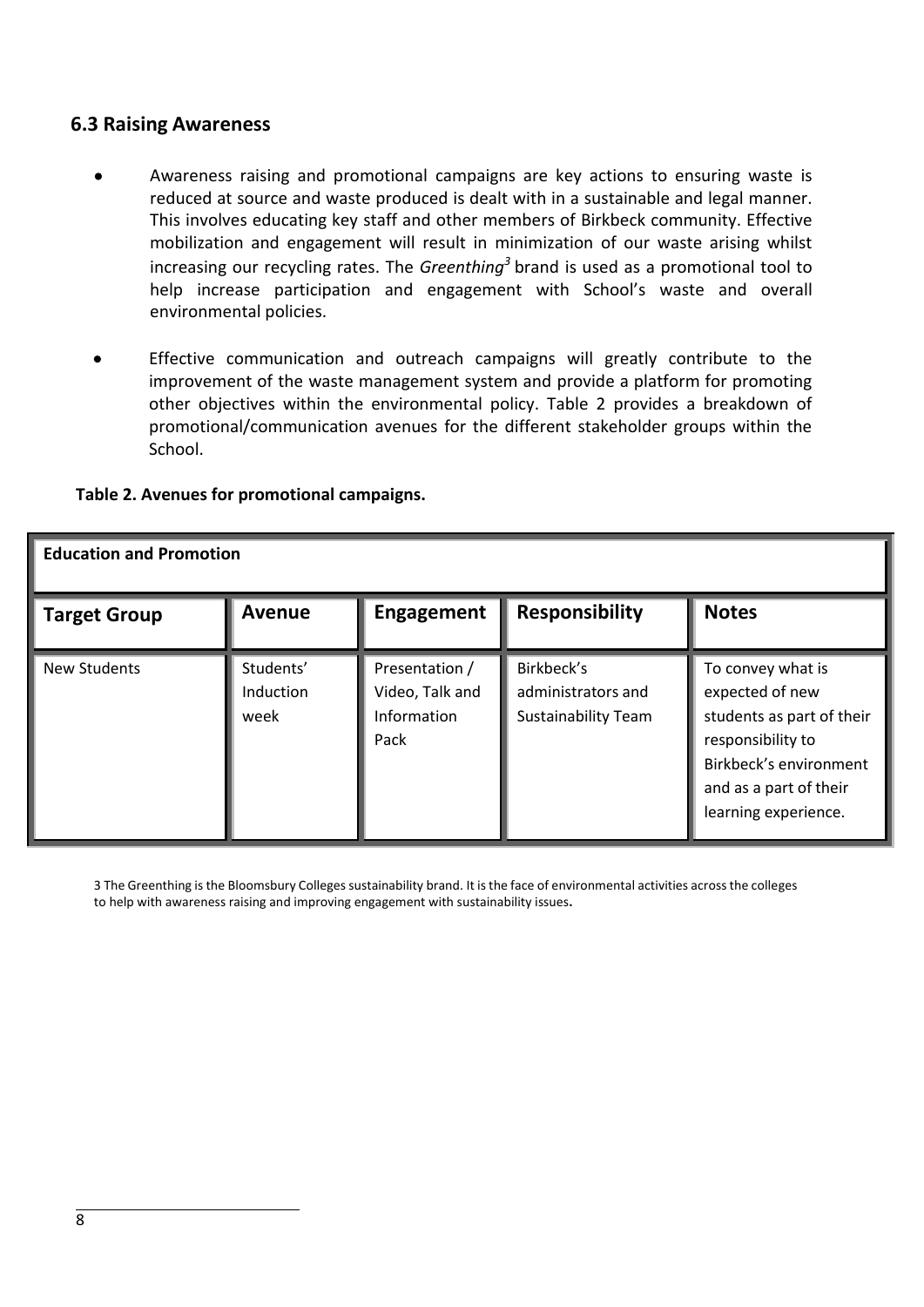| All Students                             | Students'<br>Union as a<br>venue and<br>partner for<br>promoting<br>behaviour<br>change | Various schemes<br>including<br>promotions and<br>competition           | Students' Union<br>Executives, and<br><b>Sustainability Team</b>                       | Student friendly avenues<br>for promoting behaviour<br>change                                                                             |
|------------------------------------------|-----------------------------------------------------------------------------------------|-------------------------------------------------------------------------|----------------------------------------------------------------------------------------|-------------------------------------------------------------------------------------------------------------------------------------------|
| <b>New Staff</b>                         | Staff<br>Induction                                                                      | Presentation /<br>Video, Talk and<br><b>Information Pack</b>            | <b>Staff Development</b><br>Administrator and<br><b>Sustainability Team</b>            | To convey what is<br>expected of new staff as<br>part of their responsibility<br>to Birkbeck's environment                                |
| <b>Staff in Different</b><br>Departments | <b>Staff</b><br>meetings                                                                | Presentation /<br>Talk                                                  | Schools<br>administrators /<br><b>Departmental Heads</b><br>and Sustainability<br>Team | Encourage departments<br>to invite updates from<br>the Sustainability Team<br>at some departmental<br>meetings                            |
| All Staff                                | Emails,<br>Newsletter                                                                   | Print and<br>Electronic<br>Medium; Green<br>Champions<br><b>Network</b> | <b>External Relations and</b><br><b>Sustainability Team</b>                            | Getting environmental<br>stories out through the<br>Birkbeck's<br>communication<br>structures and<br>established sustainability<br>groups |
| Students,<br>Staff,<br>General<br>Public | Website,<br>brochures                                                                   | Print and<br>Electronic<br>Medium                                       | Communications /<br><b>Marketing Manager</b><br>and Sustainability<br>Team             | Getting environmental<br>stories out through the<br>Birkbeck's<br>communication<br>structures.                                            |

| Catering<br><b>Staff</b>                                                                                                                                              | <b>Briefing</b><br>sessions | Talks,<br>Posters,<br><b>Updates on Service</b>    | Manager<br>Catering<br>and<br><b>Sustainability Team</b>   | Discussing the importance of<br>their role to our objectives,<br>highlighting results of their |
|-----------------------------------------------------------------------------------------------------------------------------------------------------------------------|-----------------------------|----------------------------------------------------|------------------------------------------------------------|------------------------------------------------------------------------------------------------|
| Cleaning<br><b>Staff</b>                                                                                                                                              | <b>Briefing</b><br>sessions | Talk,<br>Presentation<br><b>Updates on Service</b> | <b>Support Services Officer</b><br>and Sustainability Team | contributions as well as getting<br>their feedback on operations<br>on the ground              |
| Maintenance<br>Staff                                                                                                                                                  | <b>Briefing</b><br>sessions | Talk,<br>Presentation<br>Updates on Service        | Maintenance<br>Manager<br><b>Sustainability Team</b>       |                                                                                                |
| *Also design generic posters/leaflets which provide a largely pictorial explanation of the recycling scheme at main lounges<br>and reception areas, space permitting. |                             |                                                    |                                                            |                                                                                                |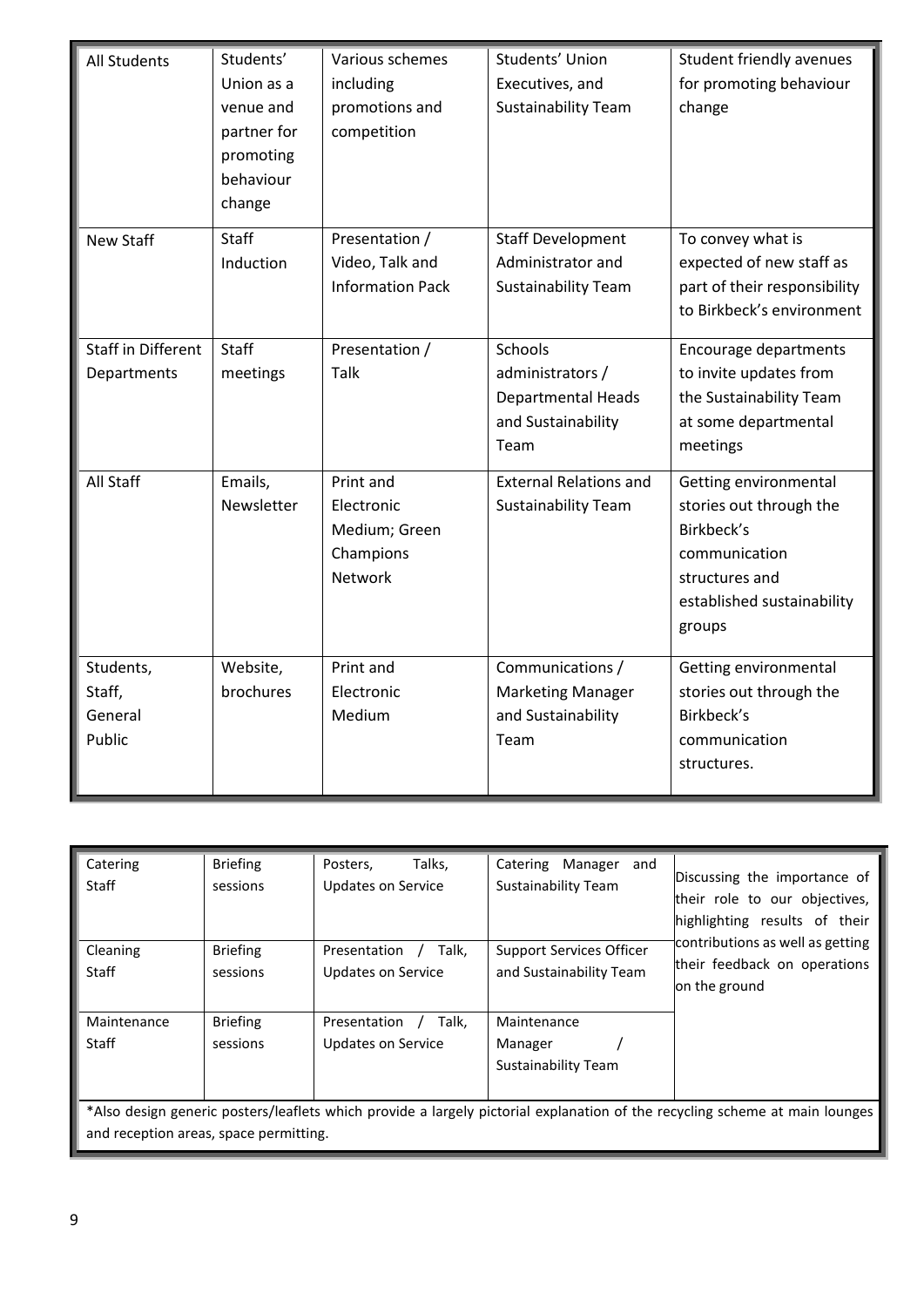# <span id="page-9-0"></span>**6.4 Auditing and ContinuousImprovements**

Spot check audits will be conducted twice a year across Birkbeck's estate to identify recycling hotspots with a view to introduce targeted interventions. In addition, areas of improvements and non-conformities can be identified during the Environmental Management System (EMS) auditing process.

#### <span id="page-9-1"></span>**6.5 Reviewing Performance**

Improvements to waste management operations and infrastructure are discussed regularly by the Facilities Manager, the Support Services Officer and the Sustainability Team with a view to reduce the environmental impact of waste production.

For consideration the following issues will be included; the amount of total waste produced, removal and transportation of waste, effectiveness of communication, improvements to waste infrastructure, review of supply chain and all associated carbon emissions.

#### **6.6 Location of Waste Compound and Internal Bins**









**Recycling bins, updated bin labels and Bin Storage area located in Passageway between Malet Street Main Building and Extension Building**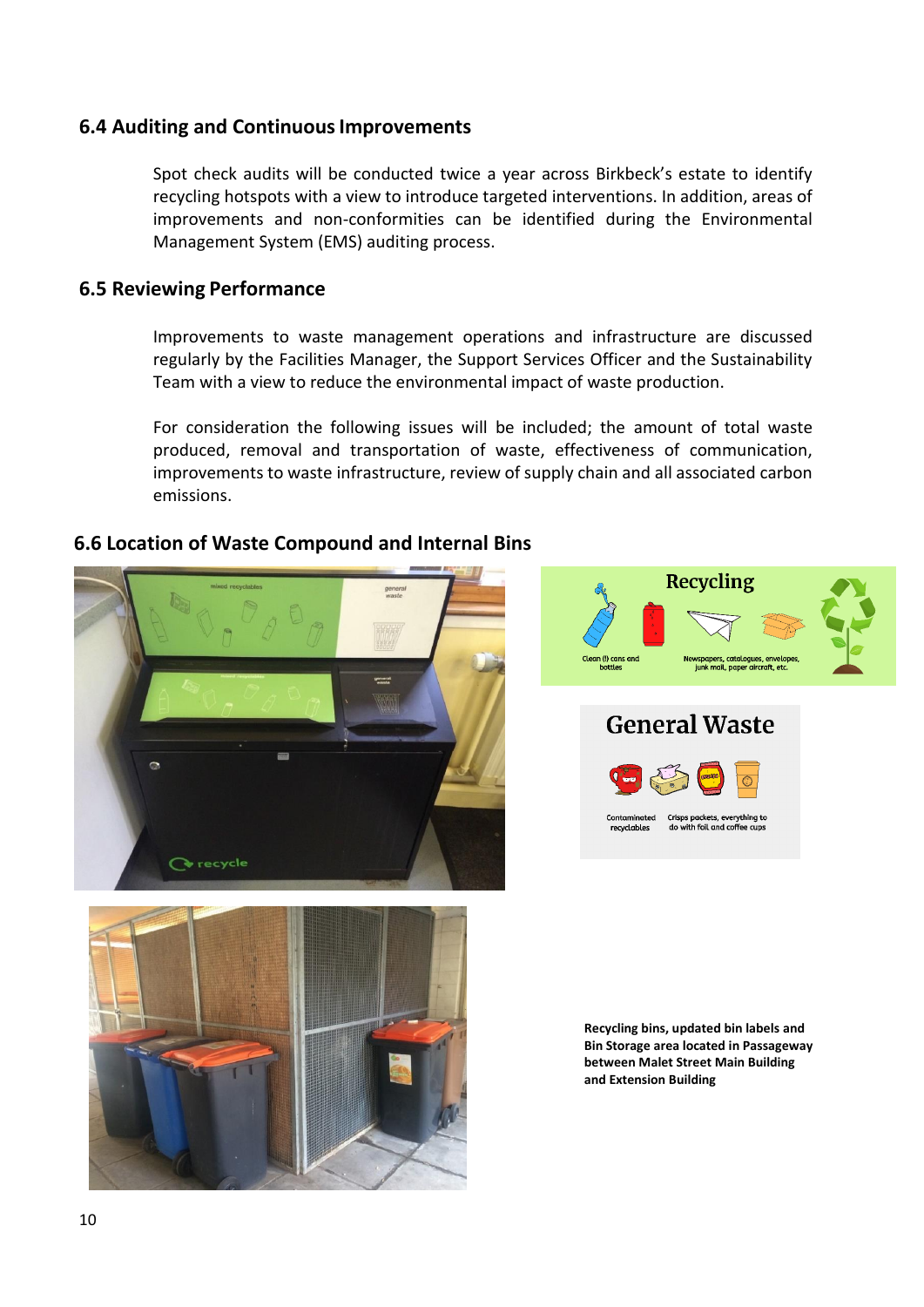

**Waste from Gordon square is transported by porters via specialized caged trolleys to the waste compound as shown above. There are accessibility ramps at both ends for ease of movement.**

# **6.7 Waste tonnage at the main Birkbeck's sites**

| <b>Building Code</b> | <b>Waste Type</b>                                                                                      | weight<br><b>of</b><br>Average<br>container [Kg] (based on<br>Suppliers to current<br>weights) | Receptacle<br>types              |
|----------------------|--------------------------------------------------------------------------------------------------------|------------------------------------------------------------------------------------------------|----------------------------------|
| $\sf IMAL$           | (Compacted) Dry Mixed Recycling (co-mingled)<br>waste emptied six days per week (Monday -<br>Saturday) | 150 <sub>kg</sub>                                                                              | 1100ltr<br>Eurobin (Flat<br>top) |
| $ \sf{MAL}$          | (Compacted) General waste (non-recyclables)<br>emptied six days per week (Monday - Saturday)           | 180 <sub>kg</sub>                                                                              | 1100ltr<br>Eurobin (Flat<br>top) |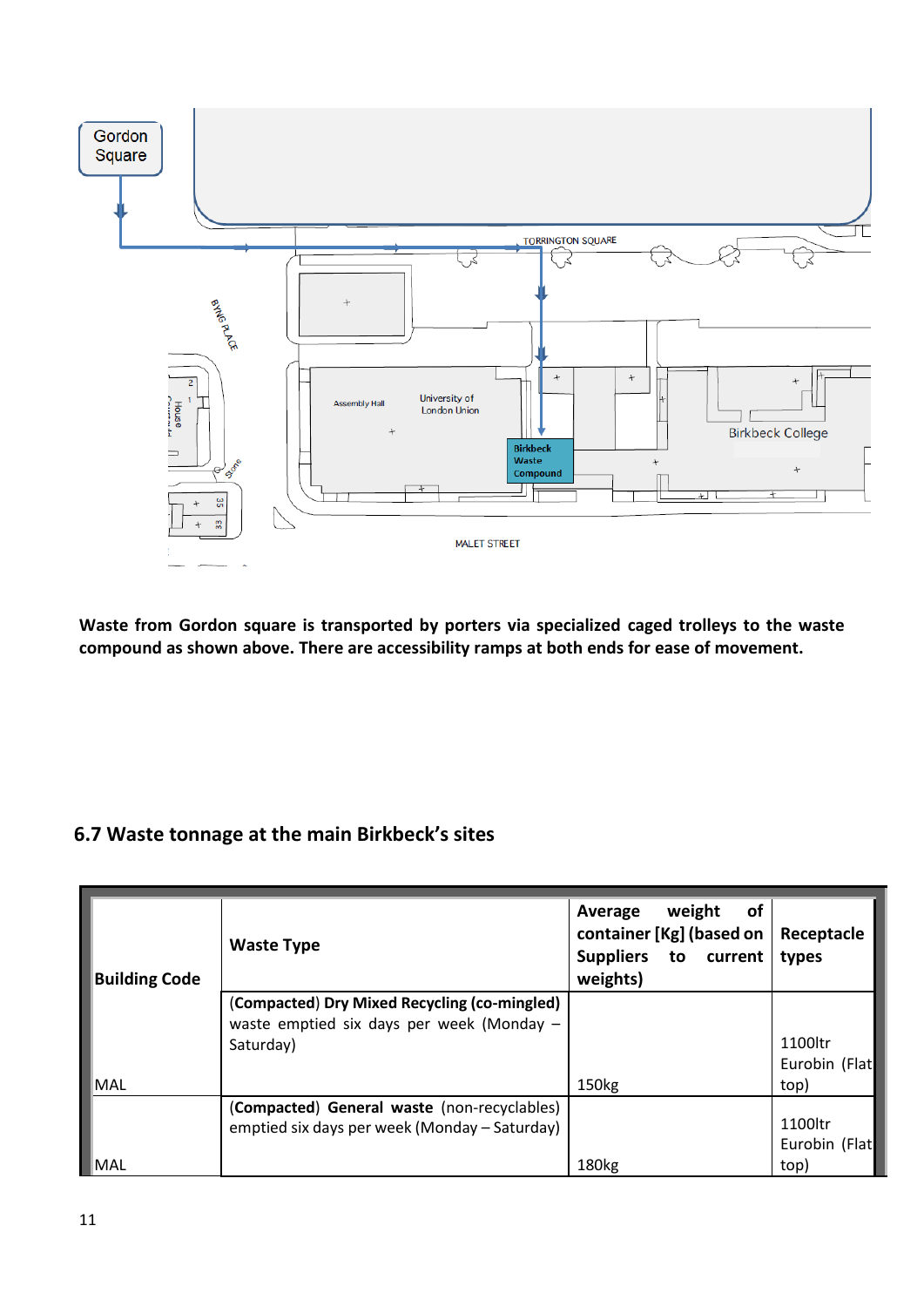|            | Glass recycling emptied two days per week<br>(Tuesday and Thursday)                                                                                           |                                                                                                 |                                  |
|------------|---------------------------------------------------------------------------------------------------------------------------------------------------------------|-------------------------------------------------------------------------------------------------|----------------------------------|
|            |                                                                                                                                                               |                                                                                                 | 240ltr                           |
| MAL        |                                                                                                                                                               | 80kg                                                                                            | wheelie                          |
|            | Food waste recycling emptied three days per<br>week (Monday, Wednesday, Friday)                                                                               |                                                                                                 | 240ltr                           |
| MAL        |                                                                                                                                                               | 80kg                                                                                            | wheelie                          |
|            | Clinical waste, emptied three days per week<br>(Monday, Wednesday, Friday)                                                                                    |                                                                                                 | 660ltr                           |
| MAL        |                                                                                                                                                               | per lift and/or per kg                                                                          | Eurobin                          |
|            | (Un-Compacted) Dry Mixed Recycling (co-<br>mingled) waste emptied six days per week<br>(Monday - Saturday)                                                    |                                                                                                 | 1100ltr<br>Eurobin (Flat<br>top) |
| EGM        |                                                                                                                                                               | 50kg                                                                                            |                                  |
|            | (Un-Compacted)<br>general<br>waste<br>(non-<br>recyclables) emptied six days per week (Monday<br>- Saturday)                                                  |                                                                                                 | 1100ltr<br>Eurobin (Flat<br>top) |
| <b>EGM</b> |                                                                                                                                                               | 60kg                                                                                            |                                  |
|            | Food waste emptied two days a week (Tuesday<br>and Friday)                                                                                                    |                                                                                                 | 240ltr                           |
| EGM        |                                                                                                                                                               | 80kg                                                                                            | wheelie                          |
|            | Confidential waste emptied on fortnightly / ad<br>hoc basis                                                                                                   |                                                                                                 | 660ltr                           |
| MAL        |                                                                                                                                                               | per 660ltr bin collection                                                                       | Eurobin                          |
| MAL        | 12YD lockable skip for the disposal of general<br>bulky waste, emptied on an ad hoc basis                                                                     | haulage + per kg rate                                                                           | 12YD<br>lockable skip            |
| MAL        | 12YD lockable skip for the disposal of wood-<br>base waste, emptied on an ad hoc basis                                                                        | haulage + per kg rate                                                                           | 12YD<br>lockable skip            |
| MAL        | Hazardous Chemical waste collection - stored in<br>secure locked container is emptied on an ad hoc<br>basis - frequency is currently, once every two<br>years | Cost of standing charges,<br>i.e.; per no of days chemist<br>onsite and cost compliance<br>note |                                  |
|            | Hazardous<br>other<br>Fluorescent<br>waste<br>tubes/bulbs stored in secure locked container is<br>emptied on an ad hoc basis - frequency is adhoc             |                                                                                                 |                                  |
| MAL        |                                                                                                                                                               | XL Coffin                                                                                       |                                  |
| MAL        | Waste Electrical (WEE) Fridges - Stored on-site<br>for short periods. ad hoc collections - frequency<br>up to 4 times a year                                  | per unit rate or per kg or<br>type                                                              |                                  |
| MAL        | Waste Electrical Electronic Equipment (WEEE)                                                                                                                  | per unit rate or per kg or<br>type or per lift                                                  | 1100ltr<br>eurobin               |
| EGM        | Confidential waste emptied on an ad hoc basis                                                                                                                 | per 660ltr bin collection                                                                       | 660ltr<br>Eurobin                |